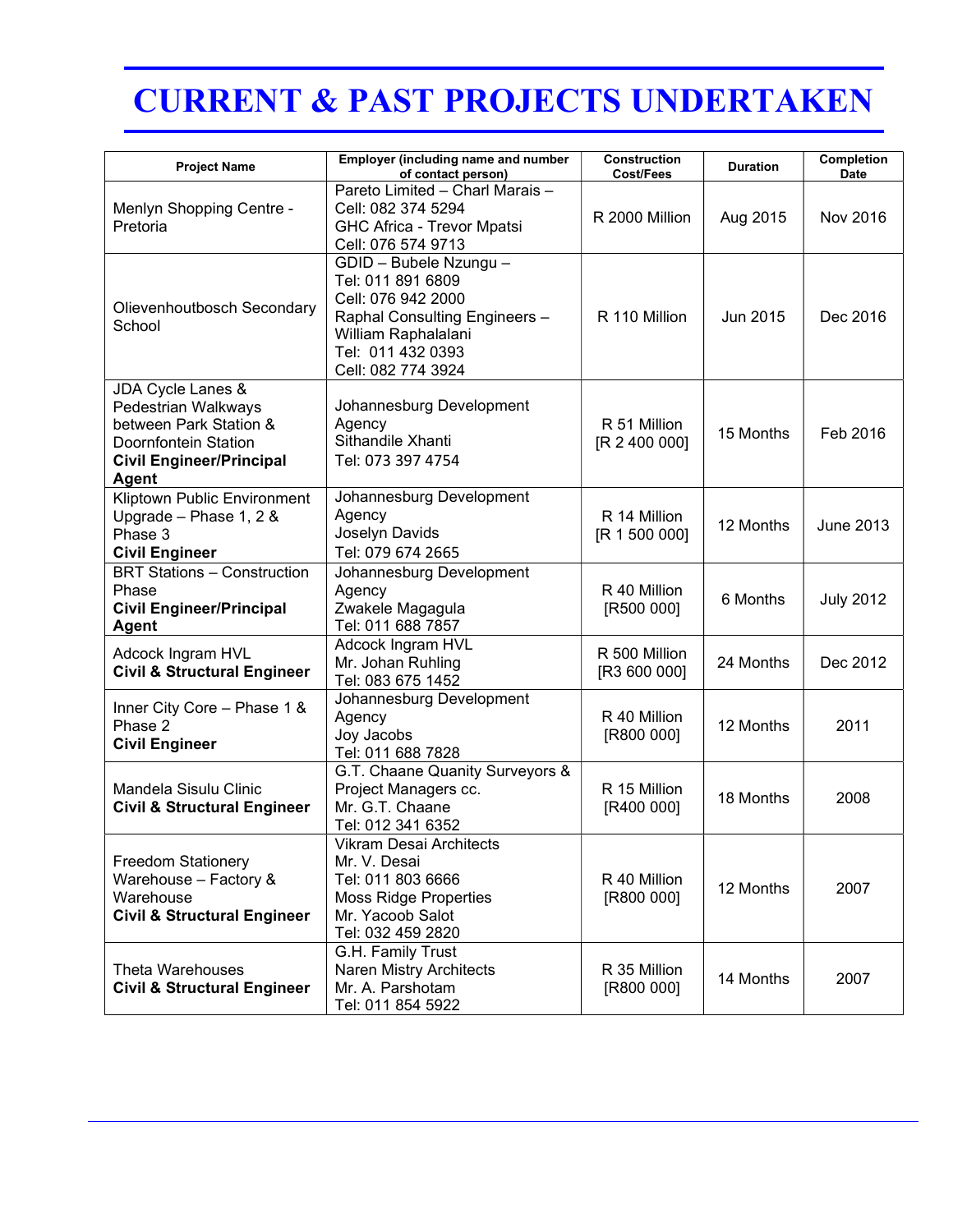## CURRENT & PAST PROJECTS UNDERTAKEN

| <b>Project Name</b>                                                                        | Employer (including name and number<br>of contact person)                                                                                                     | Construction<br>Cost/Fees        | <b>Duration</b> | Completion<br>Date |
|--------------------------------------------------------------------------------------------|---------------------------------------------------------------------------------------------------------------------------------------------------------------|----------------------------------|-----------------|--------------------|
| The Reeds Town House<br>Development<br><b>Civil &amp; Structural Engineer</b>              | <b>Crimson King Properties</b><br>Shashi Daya - Tel: 011 854 4844<br>Cell: 082 411 7415<br>Naren Mistry Architects<br>Mr. A. Parshotam - Tel: 011 854<br>5922 | R 30 Million<br>[R600 000]       | 14 Months       | 2007               |
| Welgedacht Proper                                                                          | Ekurhuleni Metro Municipality                                                                                                                                 | R 10 million                     | 2006            | 2007               |
| Mandela Sisulu Clinic                                                                      | Gauteng Department of Roads &<br>Public Works                                                                                                                 | R 17 million                     | 2006            | 2007               |
| Gautrain Rapid Rail Link -<br>Depot Building                                               | <b>Bombela</b>                                                                                                                                                | R 60 million                     | 2005            | 2006               |
| Vereeniging Pumping Station<br>- Pilot Plant                                               | <b>Rand Water Board</b>                                                                                                                                       | R 16 million                     | 2004            | 2006               |
| Vereeniging Pump Station -<br><b>Pilot Plant</b><br><b>Civil &amp; Structural Engineer</b> | Rand Water Board<br>Mrs. A. Van Manen - Tel: 011 682<br>0531                                                                                                  | R 15 Million<br>[R300 000]       | 12 Months       | 2006               |
| Removal of Bucket System:<br>Nigel                                                         | Ekurhuleni Metropolitan<br>Municipality                                                                                                                       | R 4.2 million                    | 2003            | 2004               |
| Marievale Nature Reserve<br><b>Civil &amp; Structural Engineer</b>                         | Public Works (Gauteng)<br>Mr. N. Sothman - Tel: 011 355<br>2839                                                                                               | R 15 Million<br>[R300 000]       | 24 Months       | 2004               |
| <b>Thabang Primary School</b>                                                              | Industrial Development<br>Corporation                                                                                                                         | R 2.5 million                    | 2003            | 2004               |
| Swami Narayan Temple<br>(BAPS Temple) - Lenasia                                            | <b>HMV Architects</b><br>Mr. V. Desai Cell: 082 - 569 -<br>6607                                                                                               | R 7.0 million                    | 2003            | 2004               |
| Drill Hall Refurbishment)                                                                  | Johannesburg Development<br>Agency<br>Ursula Ntsubane/Graeme Reid<br>Tel:011 - 688 - 7850/76                                                                  | R 10 million                     | 2003            | 2004               |
| Marievale Nature Reserve                                                                   | <b>Public Works Department</b>                                                                                                                                | R 8 million                      | 2003            | 2004               |
| Refurbishment of Pedestrian<br><b>Bridges</b>                                              | Intersite                                                                                                                                                     | R 1.5 million                    | 2002            | 2003               |
| Viljoensdrift: Groenpunt<br>Prison<br><b>Structural</b><br><b>Engineer/Principal Agent</b> | <b>Public Works Department</b><br>Mr. D.R. Veldtman - Tel: 012 337<br>2395<br>Mr. H. Kortenhoeven -<br>Tel: 012 337 2396<br>Cell: 082 909 0134                | R 22 Million<br>[R1.5 Million]   | 18 Months       | 2003               |
| Benoni: Modderbee Prison<br><b>Structural</b><br><b>Engineer/Principal Agent</b>           | <b>Public Works Department</b><br>Mr. D.R. Veldtman - Tel: 012 337<br>2395<br>Mr. H. Kortenhoeven -<br>Tel: 012 337 2396<br>Cell: 082 909 0134                | R 10.2 Million<br>[R1.0 Million] | 18 Months       | 2003               |
| <b>Pavillion Property Trust</b><br>Office Block                                            | <b>Pavillion Property Trust</b>                                                                                                                               | R 5.0 million                    | 2001            |                    |